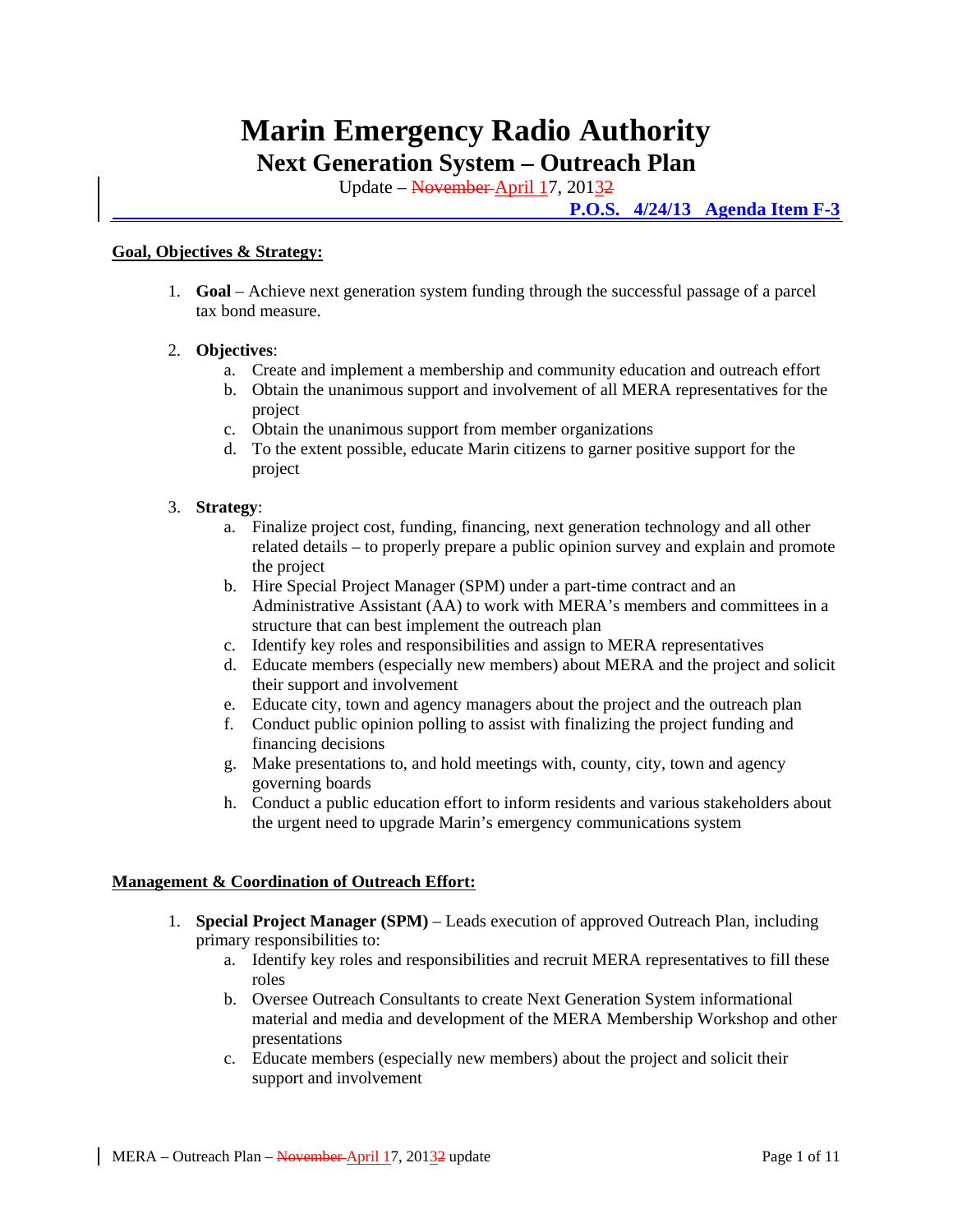- d. Educate city, town and agency managers about the project and the outreach plan
- e. Make presentations to, and hold meetings with, county, city, town and agency governing boards
- f. Lead public education effort to inform residents and various stakeholders about the urgent need for upgrading Marin's emergency communications system
- 2. **Roles & Responsibilities** As a member organization with limited staff, it is essential that MERA's members be organized and motivated to move forward with the outreach plan. The Special Project Manager will play a key role in directing each of the standing committees to have specific responsibilities and tasks. In addition, a special project oversight committee needs to be formed to ensure proper and timely implementation across this large network of members.

# 3. **MERA standing subccommittees are responsible for the Outreach Effort as follows**:

- a. **Finance Committee** Provides information on the budget and financing of the project. Responsibilities include providing all the financial facts about the project, bond financing and parcel tax measure specifics (amounts, definitions, exceptions, etc.)
- b. **Outreach Committee** Oversees the implementation of the Outreach Section of the Strategic Plan, budgeting of outreach activities and supervision of the outreach consultants. This Committee will be subsumed to the Project Oversight Committee (see below) at the appropriate time.
- c. **Technology (Marin County Staff)** Provides information on all aspects of the next generation system upgrade, including permitting, design, system capability and compatibility, procurement process, etc.
- 4. **Project Oversight CSubcommittee** The creation of a new Committee specifically to oversee the project's finance, technology, outreach and education effort. This would likely replace the "Joint Subcommittee" and "Outreach Committee" meetings that MERA has used thus far for this project.
	- a. **Membership** Project Oversight Committee members will be as follows:
		- i. Committee Chair Cusimano
		- i.i. All other members of the Outreach Committee Cusimano, Doyle, Sinnot, Tejada, Berg and Bishop
		- iii. President of the Governing Board Revere
		- iii.iv. Chair of the Executive Board Hymel
		- iv.v. Chair of the Finance Committee Hymel
		- $\overline{v}$ . Special Project Manager TBD
		- vi.vii. MERA's bond counsel Stava
		- vii.viii. MERA's general counsel Karpiak
		- $viii.$  Fiscal experts Gaffney and Cassingham
			- ix.x. Marin County Public Works Director Tackabery
			- xi. Marin County CAO (if not already included above) Hymel
			- x.xii. Marin County Fire representative TBD
		- xi.xiii. Select Ex Officio member(s) TBD
		- xii.xiv. MMA (Marin Managers Association) representative TBD

# b. **Responsibilities**:

i. Provides guidance to Executive Officer, SPM and the overall project **Outreach effort for this project**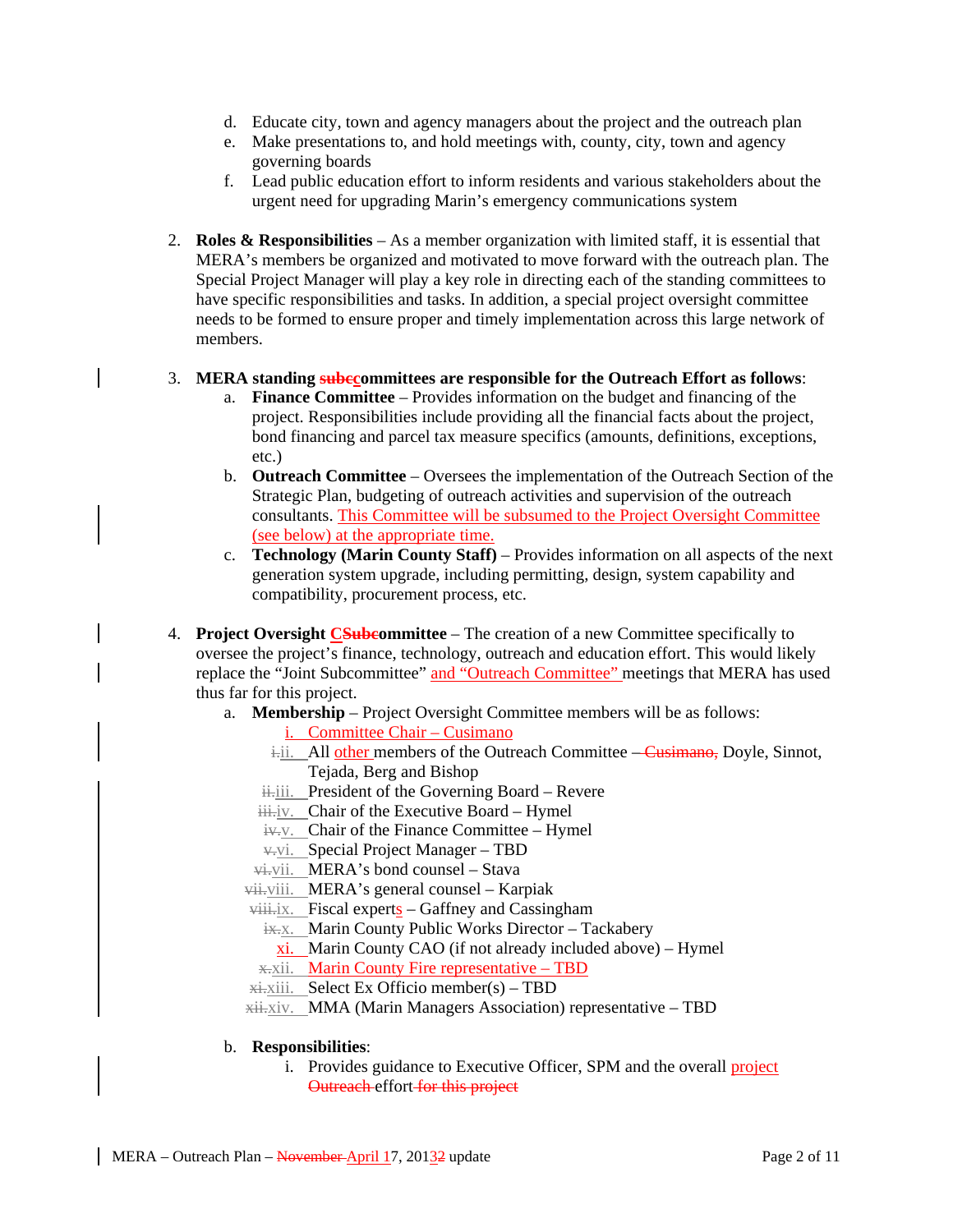- ii. Assists with implementation of the Outreach Plan
- iii. Monitors progress of outreach project effort and provide guidance where needed
- iv. Reviews and approves all communications, including FAQ, Fact sheet, and presentation material – this function may be delegated to the SPM and/or a three person "Sign-Off" committee designated by the Project Oversight **Committee**

# 5. **Consultant Responsibilities**:

- a. **Indie Politics (Dan Mullen) and Price Campaign Solutions (Terry Price)**  Focus on helping MERA and its various subcommittees coalesce around a broader communications strategy, including:
	- i. Manage and implement deliverables and a timeline (detailed below)
	- ii. Advise and attend subecommittee meetings for Outreach, Project Oversight, EC documents review, governance (if any), finance and joint meetings of these groups, as needed
	- iii. Work with MERA's Executive Officer, SPM, AA and other public agency consultants (CBG Communications, Inc.), as needed
	- iv. Verbal and ad-hoc consulting and advice
	- v. Consultants will be overseen by the SPM, but still answer to the Outreach and eventually Project Oversight SubCeommittees – and when determined by them to be appropriate, they would work with MERA's other committees to ensure MERA's various parts are moving in a coordinated fashion to reach the same communications and message goals
- 6. **Member Orientation and Education** Due to the high turnover of MERA members, special attention needs to be given to the rapid integration of new members so they can fully participate in the outreach project effort. This should include:
	- a. Identifying all new members since the last MERA new member orientation
	- b. Commitment and assignment by Executive Officer:
		- i. Ask members for 2-year MERA commitment
		- ii. Assignment to a MERA committee based on best use of skills and capabilities
	- c. Training and education:
		- i. Provide MERA orientation
		- ii. Provide information specific to their Committee assignment
		- iii. SPM provides Outreach Plan information and project training specific to their involvement (if any)

#### **Major Activities:**

#### 1. **Internal Communications**:

a. **Special Project Manager Leads Team Approach** – All member agencies need to be fully supportive and engaged in the passage of the parcel tax measure for us to win the broadest possible public support. The Special Project Manager will contact all MERA members and their governing entities to schedule presentations.

We're also looking at pairing up local police and fire leaders with countywide experts in technology and finance. This team approach is designed to help sell the Next Generation System to local governing councils and agencies with the help of known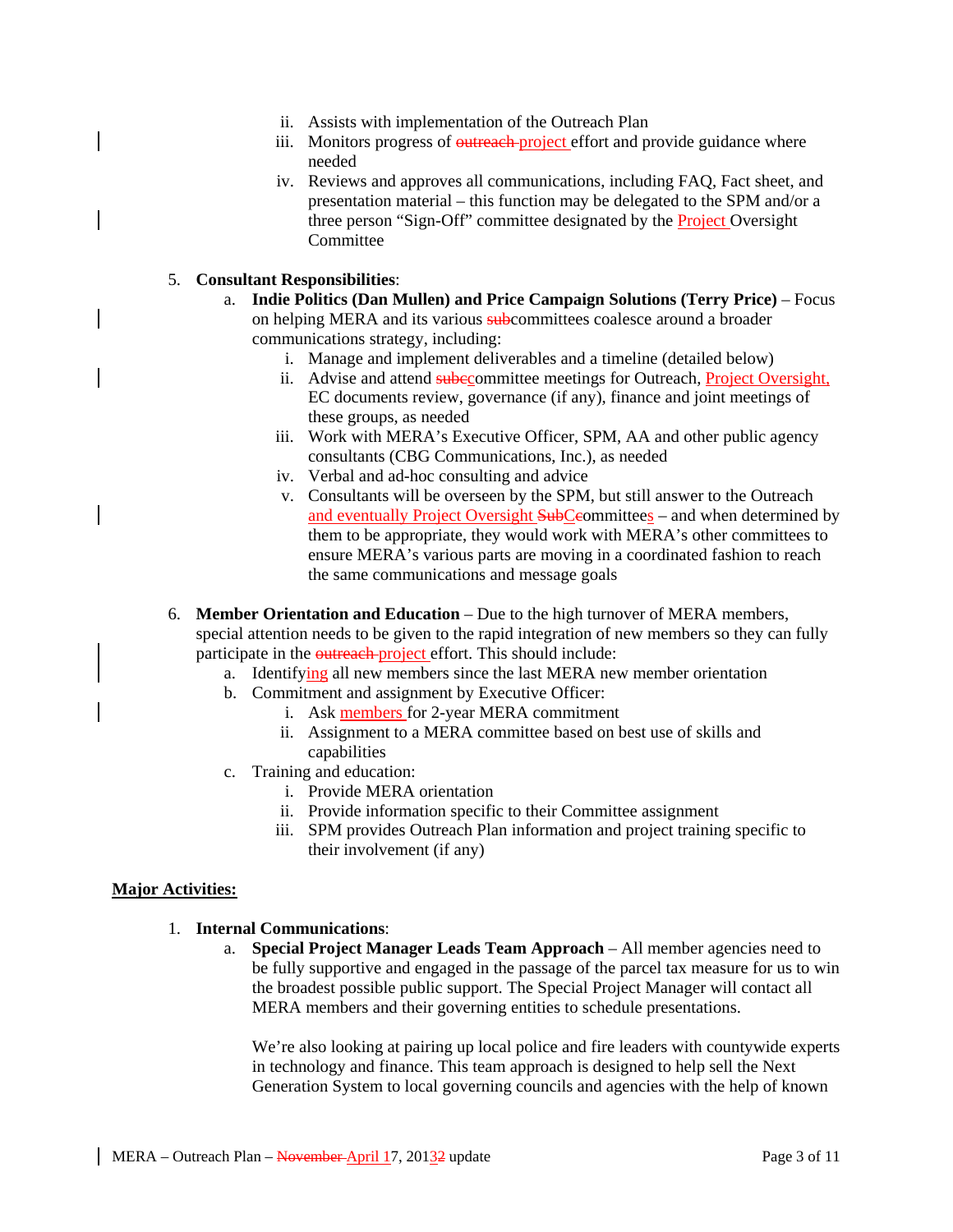and trusted public safety leader(s), while also providing technology and finance answers from a few qualified experts. Selecting these local contacts will be based on the person's familiarity, with a priority placed on peer-to-peer relationships.

Specifically, the SPM is expected to lead internal communications to:

- i. Identify and recruit local public safety leaders, plus county experts in tech and finance
- ii. Train and orient local public safety leaders to project details, providing marketing supporting materials as needed
- iii. Train and orient county experts to local issues and concerns, providing supporting marketing materials as needed
- iv. Manage the scheduling of presentations
- v. Assess response to presentations and revise messaging and materials when called for-
- b. **Local Spokespersons** While the SPM is expected to act as lead spokesperson for the project, he/she will work with local Police and Fire Chiefs to educate them on how to explain the new project to their local governing boards and media outlets.
- c. **Creation of Next Generation System Informational Material and Media**: SPM will oversee Outreach Consultants to create Next Generation System informational material and media and development of the MERA Membership Workshop and other presentations, such as:

i. Facts Sheet and FAQs, including:

- 1. Technology what
- 2. Financing how much
- 3. Public Safety who, why and how
- 4. Parcel tax specifics who, for how much and how long, plus exceptions
- 5. Timeline for both project and parcel tax measure
- ii. Presentation(s) PowerPoint mMulti-media presentation(s) (Powerpoint style multi-media)
- iii. Project and budget narrative
- iv. Endorsements and testimonials
- v. Packaging of reports and documents (including project and budget narrative, outside independent assessment of life span of current system, related media reports, technical data)
- vi. Instructional material for members
- 2. **MERA Member Workshop** at January 2013 Governance Meeting, with invitations also sent to the Executive Board
	- a. Purpose Formal launch of Outreach Effort. Motivate member's involvement. Educate members to the system's next generation upgrade, proposed parcel tax measure and outreach effort. Answer questions. Solicit input on how to improve outreach plan.
	- b. Scheduled for Wed. January 16, 2013, 2:30 5:30 PM at San Rafael Corporate **Center**
	- c. Save the Date announcement first notice sent Oct. 24, 2012
	- d. Final invites Formal invitations to all members and other selected guests
	- e. Workshop Design and Content
		- i. Program Agenda
		- ii. Master of Ceremonies Steve Kinsey (confirmed for above date)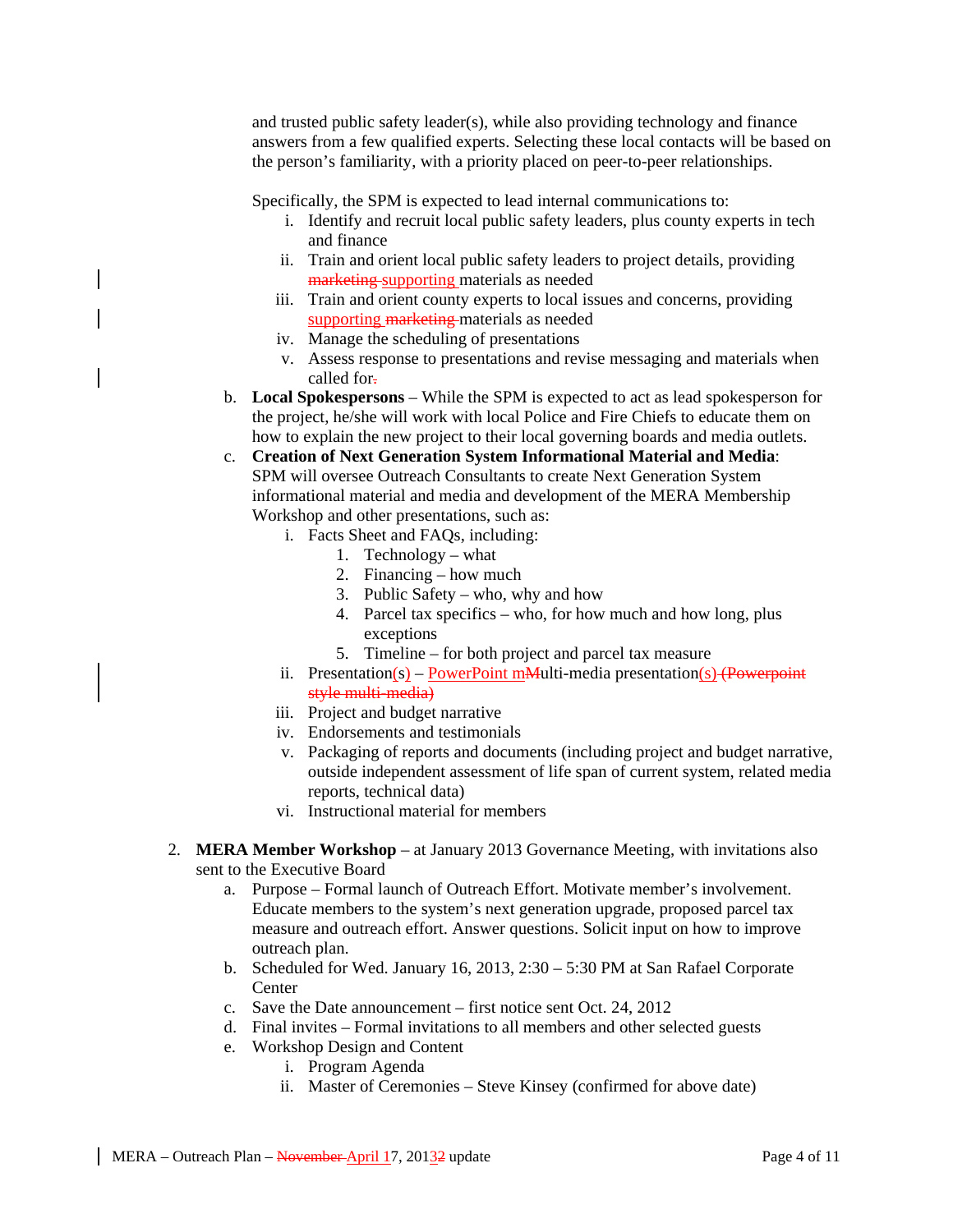- iii. Keynote Steve Kinsey
- iv. PowerPpoint presentation  $-$  MERA (brief) history and project needs
- v. Expert presentations on:
	- 1. Public Safety (TBD)
	- 2. Technology Craig Tackabery
	- 3. Financing and Parcel Tax explanations Bond Counsel, Tom Gaffney and Matthew Hymel
- vi. Next steps and call to action
- f. Handout materials

# 3. **External Communications**:

- a. **Voter Survey** Knowing exactly what issues, messages and messengers are most persuasive with the public gives us the best chance of winning on this issue. Survey results will be analyzed and recommendations made to the Project Oversight CSubeommitee.
	- i. Prerequisite information to conduct the poll:
		- 1. Final project costs
		- 2. Financing options (types of bonds)
		- 3. Likely ballot language (coordinate with bond counsel)
		- 4. Test of potential exception and add-ons that the bond could fund
		- 5. Bond terms (including parcel tax amount and sunset)
	- ii. Survey Design and Content We propose to conduct 4300-6400 surveys of citizens living in Marin County. Each poll will be from 15-20 minutes long and will include 40 to 50 questions, including demographic information
	- iii. Survey Phases The survey will be completed in four phases:
		- 1. Phase One Draft polling instrument
		- 2. Phase Two Conduct survey
		- 3. Phase Three Data processing and cross-tabulated voter responses
		- 4. Phase Four Analysis, recommendations, presentations

# b. **Member Organization Communications**:

- i. Member representatives contacts from local leaders (detailed above)
- ii. Council and agency repeated and incremental public presentations designed to introduce the project, address questions and concerns, and ultimately win their support

# c. **Business Community Outreach**:

Initiate conversations with local business leadership and major landlords to assess reaction to proposed parcel tax measure. Address questions and concerns as appropriate.

# d. **Grassroots Outreach**:

Engage local citizens and community leaders is a well-orchestrated "word of mouth" campaign, designed to educate the uniformed, gauge reaction and overcome soft resistance. This process will help identify individual supporters and organizations to help lead the charge through a variety of activities.

# e. **Stakeholder Presentations:**

Presentations to educational, neighborhood, Rotary/Lions, chambers of commerce and other similar citizens' groups interested in the project

# f. **Local Media and Advertising**:

Effective media and advertising requires not only a persuasive message, but disciplined and repeated delivery. We must all be on the same page, saying the same thing, consistently. Consultants Mullen and Price would manage the following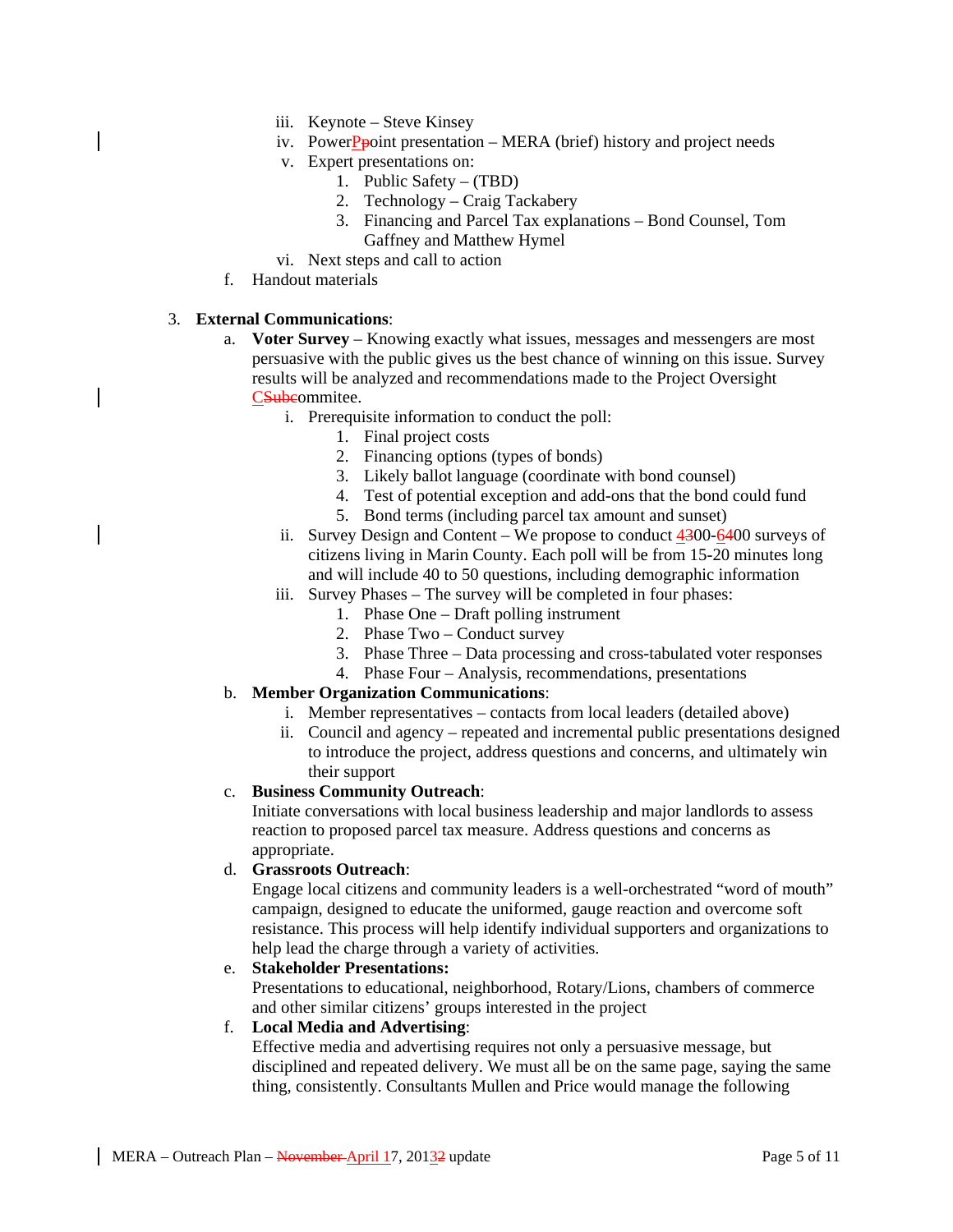coordinated media pieces, with the oversight and particiaption of the SPM and local public safety leaders:

i. **Local Media**:

Consultants will work with the SPM and Project Oversight Committee to craft press releases and op-eds that effectively convey our poll-tested messaging. Early ideas include releasing polling summaries, earthquake and disaster engineering reports, independent audits of need to replace aging equipment and offering tours to media of radio towers and aging equipment. We will approach reporters and media outlets to maximize our positive press coverage, including the concept of a feature story on the project.

ii. **Branding (Slogan – Tag Line)**:

The consultants will work the SPM and Project Oversight Committee to develop a cohesive and easily digestible brand that the public will be able to recognize and appreciate.

iii. **Website**:

Using results from the poll and **public** responses to Fact and FAQ sheets, we will make various recommendations for how the website should be revamped to advance not just MERA, but to give the Next Generation Pproject the best chance of winning needed funds.

iv. **OPTIONAL**:

Targeted direct mail, public access cable spots, other distribution channels like member organizations' billings, etc.

# **Timeline:**

We are proposing a nearly two-year timeline to implement this Outreach Plan:

# **2012**

#### **October**

1. Continue to edit written Outreach Plan, including new subcommittees and roles for: 2.1. Project Oversight Committee

#### **November**

- 1. Nov. 14 Executive Board reviews and approves Project Oversight Committee. Also reviews Outreach Plan from Oct. 31 Outreach SubeCommittee meeting and January Workshop Agenda
- 2. Nov. 29, 2:00-4:00 PM Executive Director conducts Member Orientation at County Comm. **Center**
- 3. Workshop preparation Consultants create Next Generation System Informational Material and Media for use in Workshop:
- 4. Determine equipment needs information (that is publicly available)
- 5. Presentations Multi-media presentation (PowerPpoint, inc. Vyideo integration, )
- 6.3.Complete Round 2 of internal communications Fact sheets, FAQs
	- a. Project and budget narrative
	- b. Endorsements and testimonials
	- c. Packaging of reports and documents (including project and budget narrative, outside independent assessment of life span of current system, related media reports, technical data)
	- d. Instructional material for members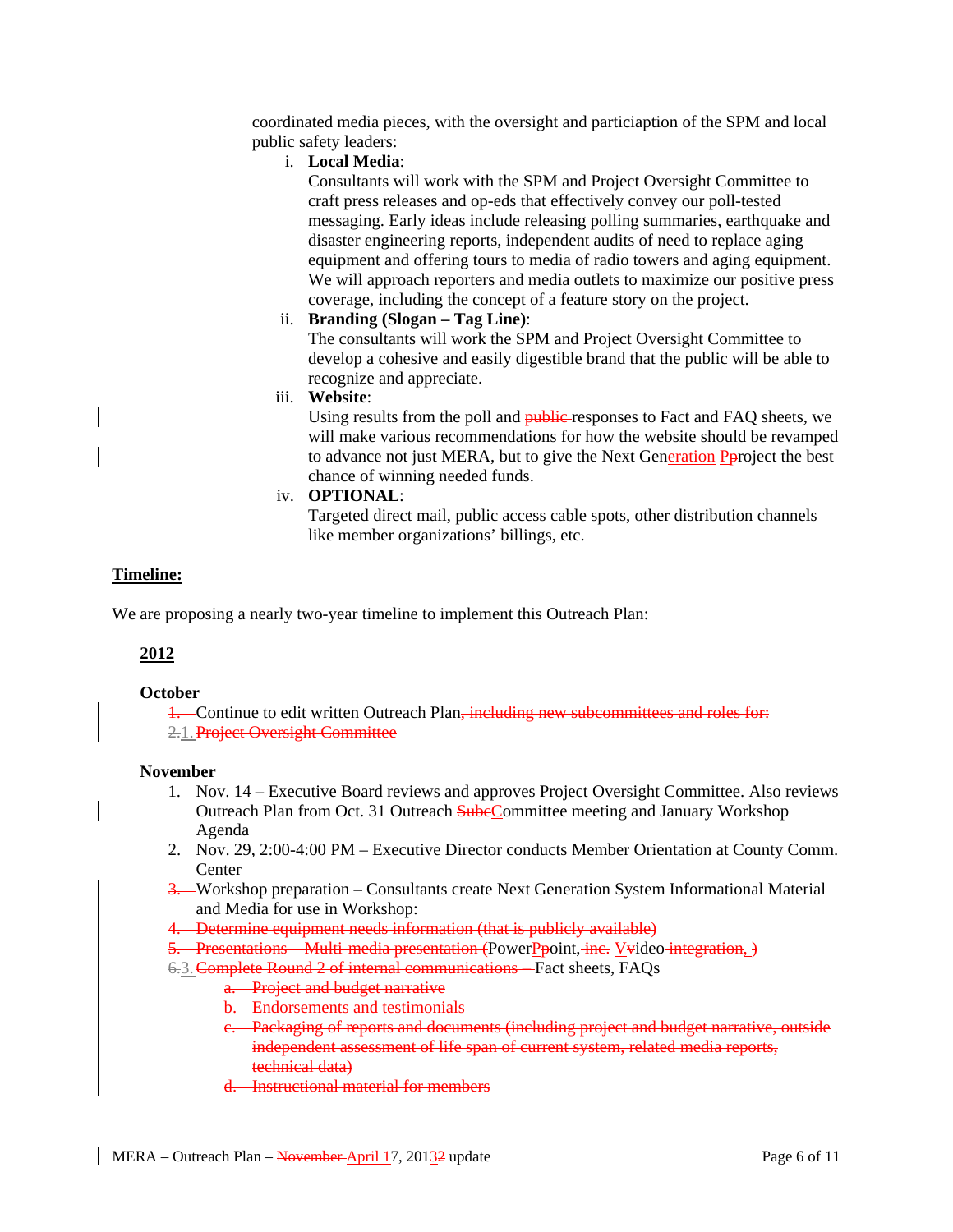7. Outline workable long-term funding options and planning

a. Special Project Manager for Special Project (SPM) b. Administrative Assistant

- 8.4.Continue search process for Special Project Manager and Administrative Assistant for a **January** 2013 start date
- 9.5.Finalize members of Project Oversight Committee

#### **December**

- 1. Continue Workshop preparation (as detailed in November)
- 2. Solicit proposals from Review key dates with County Counsel for 2014 election options, after Measure A election is certified by Registrar of Voters
- 3.2. Hire polling firms

# **2013**

**January** 

- 1. Jan. 16, 2:30-5:00 PM MERA Project Workshop at San Rafael Corporate Center —use this workshop to build internal support and organization and then pivot to educating and consolidating support from member agencies
- 2. Hire pollster and bBegin Polling Survey process by determining these prerequisites:
- 3. Final next generation project costs
- 4. Financing options (types of bonds)
- **Likely ballot language (coordinate with bond counsel)**
- 6. Test of potential exception and add-ons that the bond could fund
- 7.2. Bond terms (including parcel tax amount and sunset)
- 8. Project Oversight Committee approves final poll language
- 9. SPM and AA begin employment.

#### **February**

- 1. Ad Hoc Survey Committee reviews and approves final poll language
- 1.2. Finalize and cConduct poll Survey (into March)
- 2. Public presentations of Poll results to MERA Executive Board and key committees, member councils, boards and agencies
- 3. Consultants & SPM coordinate with various MERA leaders to finalize public talking points, script, media presentation, marketing materials, etc.
- 4. SPM identifies and recruit local "Spokespersons" for Police, Fire, plus Technical and Financial experts from the county

#### **March**

- 1. March 13 Executive Board meeting
- 1. Begin redesign of Website, with several layers of approval from MERA committees expected
- 2. Special Project Manager continues to educate and train remaining MERA members on Next Gen Project background and need
- 3. SPM identifies all councils to receive presentations, and puts them in priority order
- 2. SPM begins scheduling ROUND 1 presentations March 29 initial Project Oversight Committee meeting
- 3. Poll results presented to MERA Project Oversight Committee
- 4. Draft 1<sup>st</sup> Newsletter, to be emailed periodically henceforth
- 4.5.Database of members started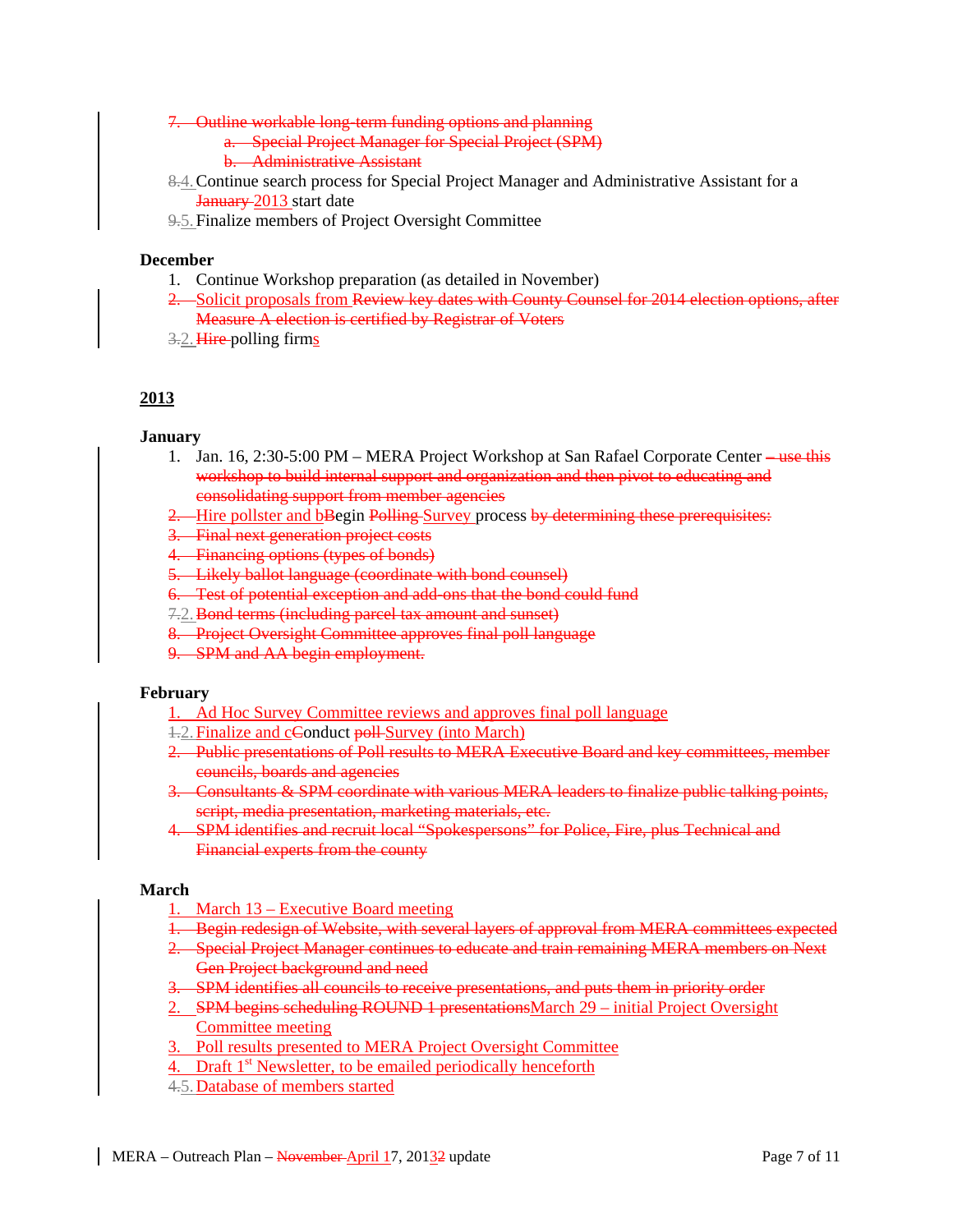# **April**

- 1. Email 1<sup>st</sup> Newsletter to MERA members
- 2. Edit Video 2 for public presentation
- 1. Continue website edits and approvals
- 3. ROUND 1 presentations to Councils Fact Sheets and FAQs revised to reflect Survey findings
- 4. April 22 present poll findings to Supervisor Kinsey
- 5. April 23 interview SPM job candidates
- 6. April 24 initial Project Oversight Committee meeting Begin redesign of Website, with several layers of approval from MERA committees expected
- 7. April 24 MCCMC presentation on "Public Emergency Communications and Disaster Preparedness"

#### **May**

- Begin redesign of MERA Website to make it more user-friendly
- 2. Prepare public presentations of Survey results for MERA Executive Board and key committees, member councils, boards and agencies
- 3. May 8 Executive Board meeting
- 4. May 15 Governing Board meeting
- 5. SPM begins employment
- 6. AA begins employment.
- 7. SPM identifies all councils to receive presentations, and puts them in priority order
- 8. Consultants & SPM coordinate with various MERA leaders to finalize public talking points, script, media presentation, marketing materials, etc.
- 9. SPM identifies and recruit local "Spokespersons" for Police, Fire, plus Technical and Financial experts from the county
- 10. SPM begins scheduling ROUND 1 presentations
- 1. Finalize Branding / Slogan with MERA members
- 2. ROUND 1 presentations to Councils

# **June**

- 1. Special Project Manager continues to educate and train remaining MERA members on Next Gen Project background and need
- 2. Finalize Branding / Slogan with MERA members
- 1.3.Re-launch MERA website for greater public awareness of the project
- 2.4. Begin local media outreach, with aim of reaching elected officials and key constituencies as well
- 5. ROUND 1 presentations to Councils
- 3. ROUND 2 presentations to Councils (follow up answers)

# **July**

- 1. July 10 Executive Board meeting
- 1.2.Request member councils, boards and agencies vote to support Next Gen project, seeking unanimous approval from each
- ROUND 1 presentations to Councils
- 2. ROUND 2 presentations to Councils (follow up answers)

#### **August**

1. ROUND 2 presentations to Councils (follow up answers)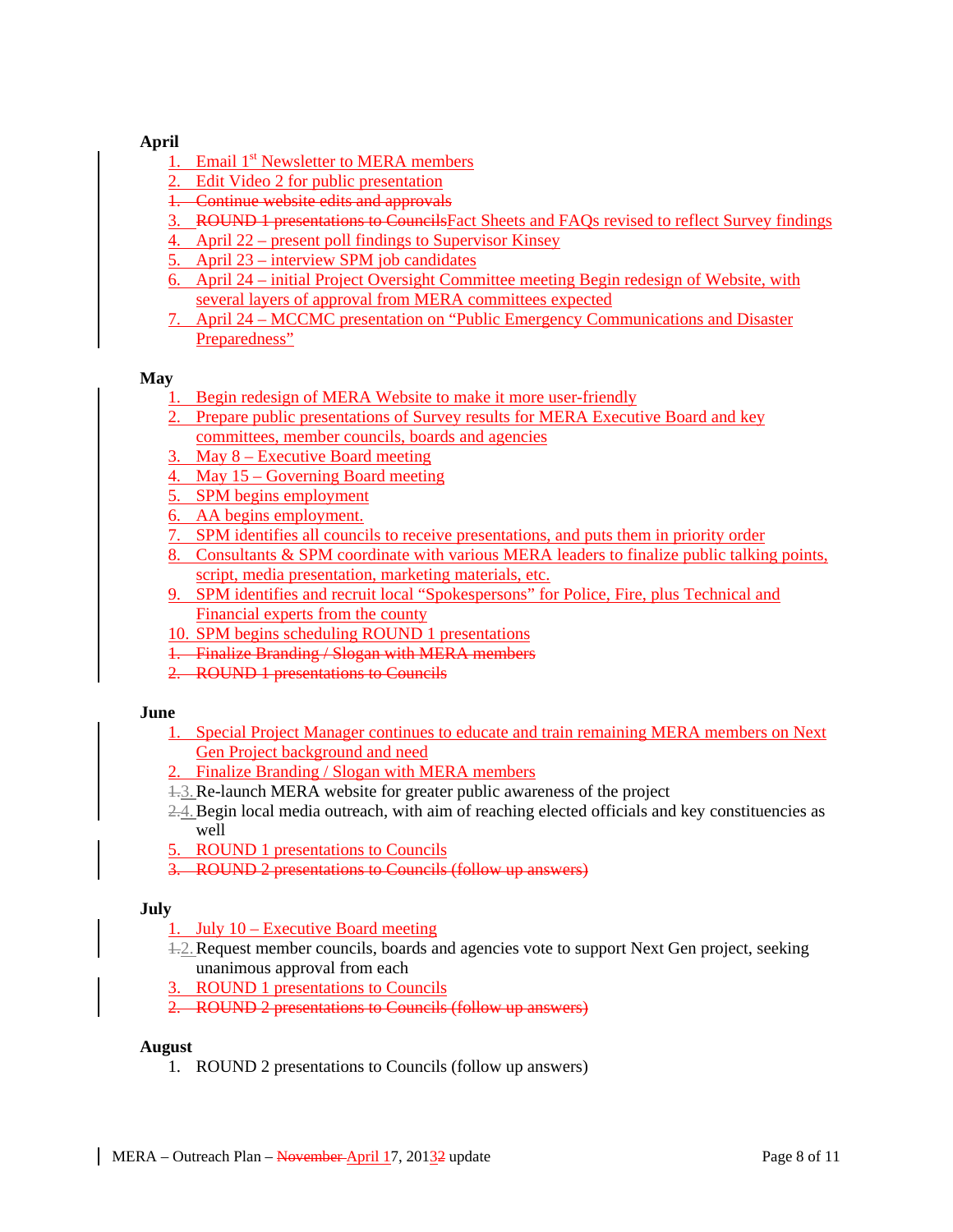#### **September**

1. Sept. 11 – Executive Board meeting

1.2.ROUND 3 presentations to Councils (endorsement votes)

2.3.Begin conduct Business Community and Major Landlord Outreach

#### **October**

- 1. ROUND 3 presentations to Councils (endorsement votes)
- 2. Continue Business Community and Major Landlord Outreach

#### **November**

1. Nov. 13 – Executive Board meeting

- 1.2.ROUND 3 presentations to Councils (endorsement votes)
- 2.3.Begin Grassroots Outreach
- 3.4.Presentations to various stakeholders

# **December**

1. Dec. 11 – Governing Board meeting

- 2. ROUND 3 presentations to Councils (endorsement votes)
- 1.3.Continue outreach efforts, including presentations, targeted direct mail, public access cable spots, social media, etc.
- 2.4.Implement Bond Counsel timeline for ballot measure (usually takes 3-6 months to complete all required tasks)

#### **2014**

#### **January**

- 1. Jan. 8 Executive Board meeting
- 1.2.Continue outreach efforts, including presentations, targeted direct mail, public access cable spots, social media, etc.
- 3. ROUND 3 presentations to Councils (endorsement votes)

## **February**

- 1. Conduct shorter "Brushfire" Poll to confirm education efforts among residents
- 2. ROUND 3 presentations to Councils (endorsement votes)

#### **March**

- 3. March 12 Executive Board meeting
- 2.4. (For IF pursuing a JUNE election) MERA Board/Board of Supervisors votes to place measure on the ballot, at which point a private citizens' committee would undertake any campaign

#### **April**

1. Continue outreach efforts, including presentations, targeted direct mail, public access cable spots, social media, etc.

#### **May**

- May  $7$  Executive Board meeting
- 2. May 14 Governing Board meeting This is likely the meeting where Gov. Board votes to send this to the Board of Supervisors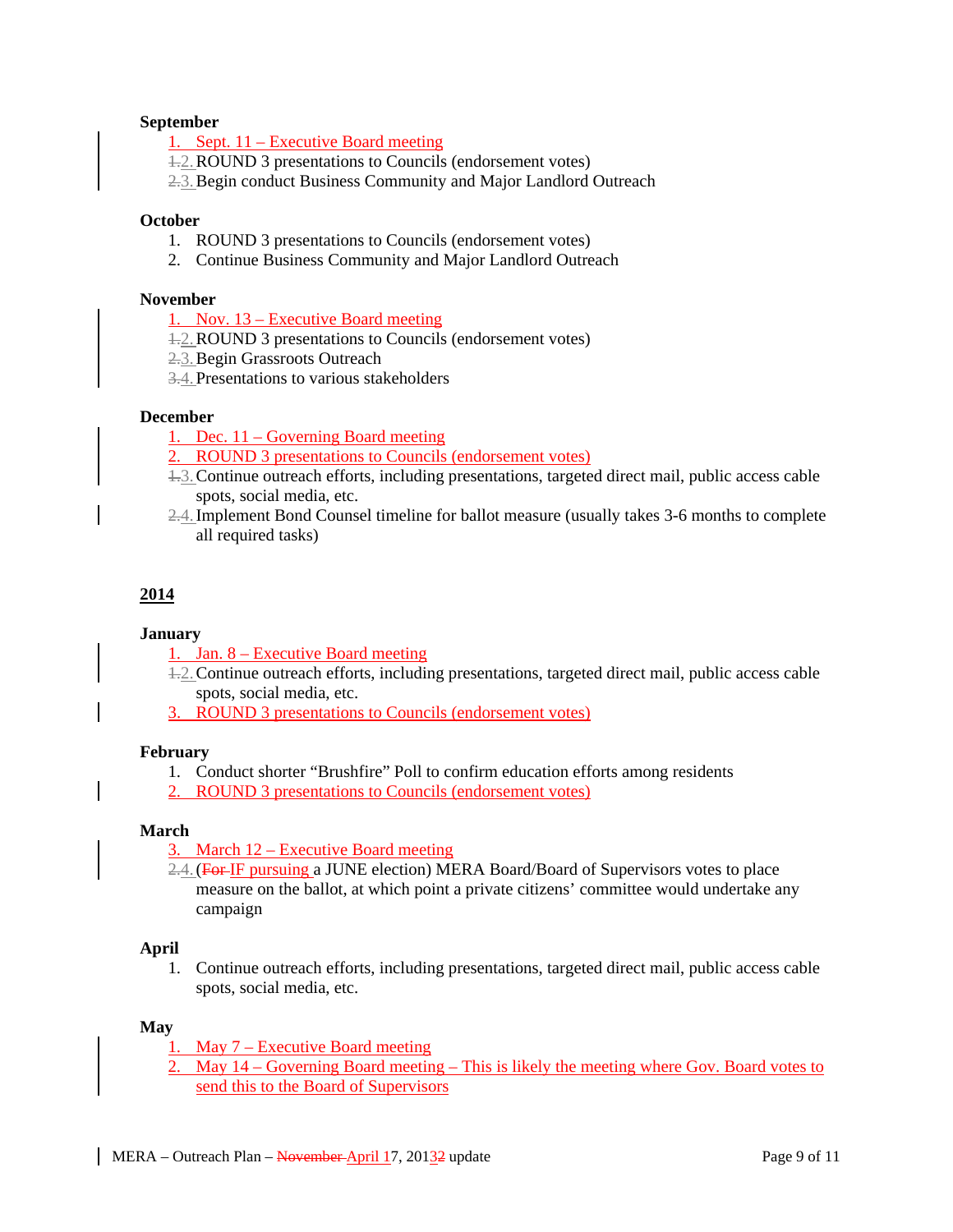#### **June**

## **July**

1. July 9 – Executive Board meeting

1.2.(For a NOVEMBER election) MERA Board/Board of Supervisors votes to place measure on the ballot, at which point a private citizens' committee would undertake any campaign

## **August**

#### **September**

1. Sept. 10 – Executive Board meeting

# **October**

1. Campaign season

#### **November**

1. Nov. 4 – Election Day

# **FY 2012-2013 Budget:**

As listed adopted in the latest Strategic Plan amended update, we are recommending the following update for this fiscal year. This includes some costs that have already been paid under the old budget.

| a.               | Consulting                                   | \$63.     |
|------------------|----------------------------------------------|-----------|
|                  | (hours for workshop, polling, briefing new   |           |
|                  | <b>Special Project Manager, presentation</b> |           |
|                  | preparation, VIP briefings, meetings, etc.)  |           |
| b.               | Video 1 Production (internal, workshop)      | \$7,500   |
|                  | Video 2 Production (external, public)        | \$5,000   |
|                  | Print Materials graphic design               | \$4,000   |
| e.               | <b>PowerPoint production</b>                 | \$2,500   |
|                  | "Baseline" Public Survey (Poll) *            | \$30,000  |
| $\mathfrak{g}$ . | <b>Website Vendor</b>                        | \$5,000   |
|                  | <b>TOTAL</b>                                 | \$117,000 |
|                  |                                              |           |

*\*Does not include "Brushfire" follow-up public survey anticipated or FY 2013-14.*

are expecting Outreach costs for these projected amounts:

| Consulting                              | $$30,000$ in $2012$                                                                     |
|-----------------------------------------|-----------------------------------------------------------------------------------------|
| Website Vendor                          | \$5,000                                                                                 |
| Media Production & Airing               | \$10,000                                                                                |
| Public Survey (Poll)                    | 20.000<br><b>PUOLUU</b>                                                                 |
| $T\cap T \wedge I$<br><del>TU RNI</del> | 27500<br>$\Psi$ $\overline{\Psi}$ $\overline{\Psi}$ $\overline{\Psi}$ $\overline{\Psi}$ |

This Outreach Budget is predicated on receiving technical, fiscal and legal expertise funded by other areas in MERA's overall budget, such as Marin County Public Work staff time, bond counsel assistance, and